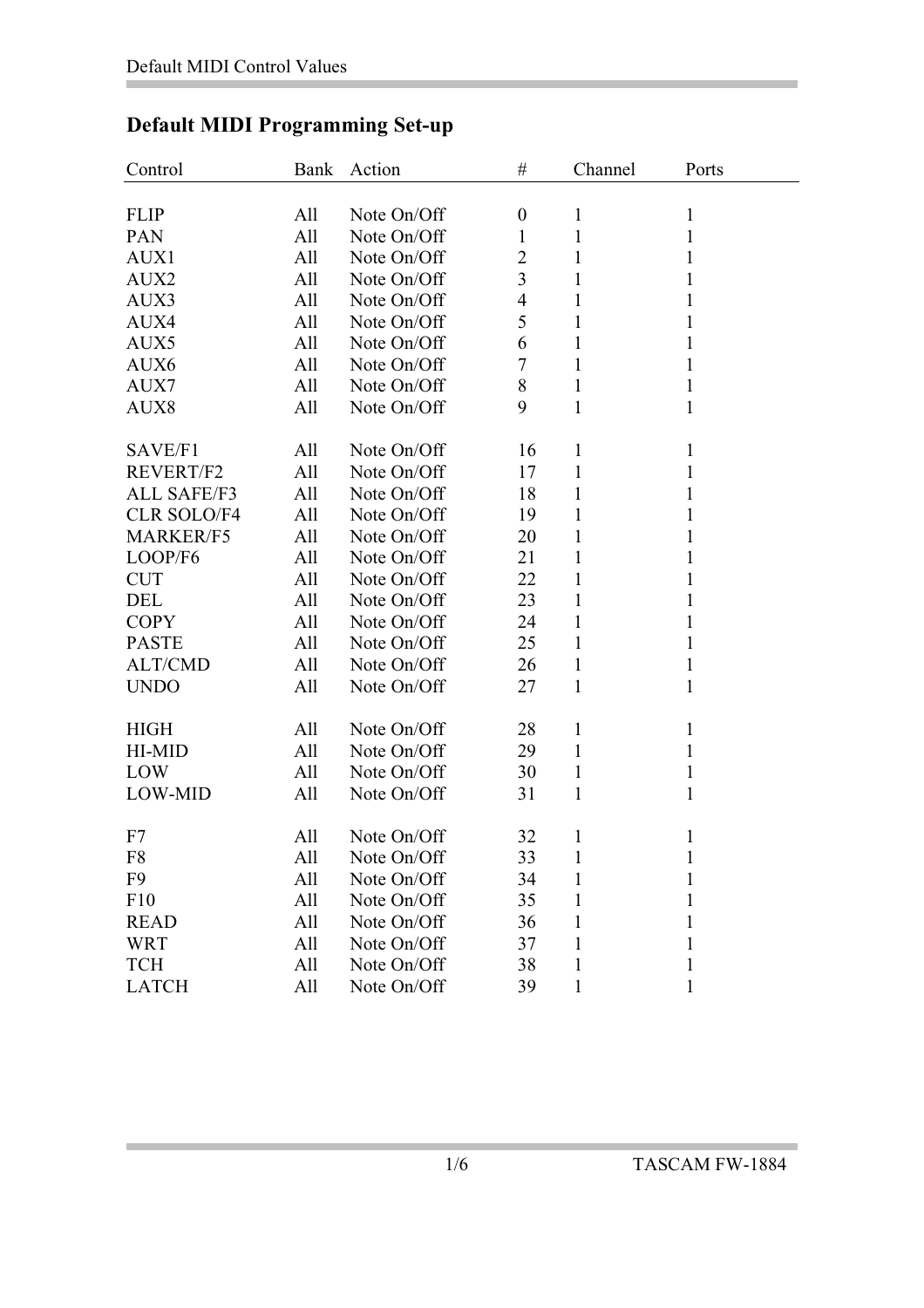Ì.

Ė

| Control                                                                                                                                    | Bank         | Action      | $\#$             | Channel      | Ports        |
|--------------------------------------------------------------------------------------------------------------------------------------------|--------------|-------------|------------------|--------------|--------------|
|                                                                                                                                            |              |             |                  |              |              |
| <nudge< td=""><td>All</td><td>Note On/Off</td><td><math>\boldsymbol{0}</math></td><td><math>\mathbf{1}</math></td><td>None</td></nudge<>   | All          | Note On/Off | $\boldsymbol{0}$ | $\mathbf{1}$ | None         |
| NUDGE>                                                                                                                                     | All          | Note On/Off | $\boldsymbol{0}$ | $\mathbf{1}$ | None         |
| <b>UP ARROW</b>                                                                                                                            | All          | Note On/Off | $\boldsymbol{0}$ | 1            | None         |
| <b>LEFT ARROW</b>                                                                                                                          | All          | Note On/Off | $\boldsymbol{0}$ | $\mathbf{1}$ | None         |
| <b>RIGHT ARROW</b>                                                                                                                         | All          | Note On/Off | $\boldsymbol{0}$ | 1            | None         |
| <b>DOWN ARROW</b>                                                                                                                          | All          | Note On/Off | $\boldsymbol{0}$ | $\mathbf{1}$ | None         |
| <b>SHTL</b>                                                                                                                                | All          | Note On/Off | $\boldsymbol{0}$ | 1            | None         |
| <locate< td=""><td>All</td><td>Note On/Off</td><td><math>\boldsymbol{0}</math></td><td><math>\mathbf{1}</math></td><td>None</td></locate<> | All          | Note On/Off | $\boldsymbol{0}$ | $\mathbf{1}$ | None         |
| LOCATE>                                                                                                                                    | All          | Note On/Off | $\boldsymbol{0}$ | 1            | None         |
| <b>SET</b>                                                                                                                                 | All          | Note On/Off | $\boldsymbol{0}$ | $\mathbf{1}$ | None         |
| IN                                                                                                                                         | All          | Note On/Off | $\boldsymbol{0}$ | 1            | None         |
| <b>OUT</b>                                                                                                                                 | All          | Note On/Off | $\boldsymbol{0}$ | 1            | None         |
| <b>REW</b>                                                                                                                                 | All          | Note On/Off | $\boldsymbol{0}$ | 1            | None         |
| F FWD                                                                                                                                      | All          | Note On/Off | $\boldsymbol{0}$ | $\mathbf{1}$ | None         |
|                                                                                                                                            |              | Note On/Off |                  |              |              |
| <b>STOP</b>                                                                                                                                | All          | Note On/Off | $\boldsymbol{0}$ | $\mathbf{1}$ | None         |
| <b>PLAY</b>                                                                                                                                | All          |             | $\boldsymbol{0}$ | 1            | None         |
| <b>RECORD</b>                                                                                                                              | All          | Note On/Off | $\boldsymbol{0}$ | $\mathbf{1}$ | None         |
| <b>FOOTSWITCH</b>                                                                                                                          | All          | Note On/Off | $\boldsymbol{0}$ | 1            | None         |
| MUTE1                                                                                                                                      | 1            | Note On/Off | 48               | 1            | $\mathbf{1}$ |
| MUTE2                                                                                                                                      | 1            | Note On/Off | 49               | 1            | 1            |
| MUTE3                                                                                                                                      | $\mathbf{1}$ | Note On/Off | 50               | $\mathbf{1}$ | $\mathbf{1}$ |
| MUTE4                                                                                                                                      | $\mathbf{1}$ | Note On/Off | 51               | 1            | $\mathbf{1}$ |
| MUTE5                                                                                                                                      | $\mathbf{1}$ | Note On/Off | 52               | $\mathbf{1}$ | 1            |
| MUTE <sub>6</sub>                                                                                                                          | $\mathbf{1}$ | Note On/Off | 53               | 1            | 1            |
| MUTE7                                                                                                                                      | 1            | Note On/Off | 54               | 1            | 1            |
| MUTE8                                                                                                                                      | $\mathbf{1}$ | Note On/Off | 55               | $\mathbf{1}$ | $\mathbf{1}$ |
| SOLO1                                                                                                                                      | 1            | Note On/Off | 56               | 1            | 1            |
| SOLO <sub>2</sub>                                                                                                                          | 1            | Note On/Off | 57               | 1            |              |
| SOLO3                                                                                                                                      |              | Note On/Off |                  |              |              |
| SOLO4                                                                                                                                      | 1            | Note On/Off | 58<br>59         |              |              |
|                                                                                                                                            | 1            |             |                  |              |              |
| SOLO <sub>5</sub>                                                                                                                          | 1            | Note On/Off | 60               |              |              |
| SOLO <sub>6</sub>                                                                                                                          | 1            | Note On/Off | 61               |              |              |
| SOLO7                                                                                                                                      | 1            | Note On/Off | 62               | 1            | 1            |
| SOLO <sub>8</sub>                                                                                                                          | 1            | Note On/Off | 63               |              |              |

i.

and the state of the state of the state of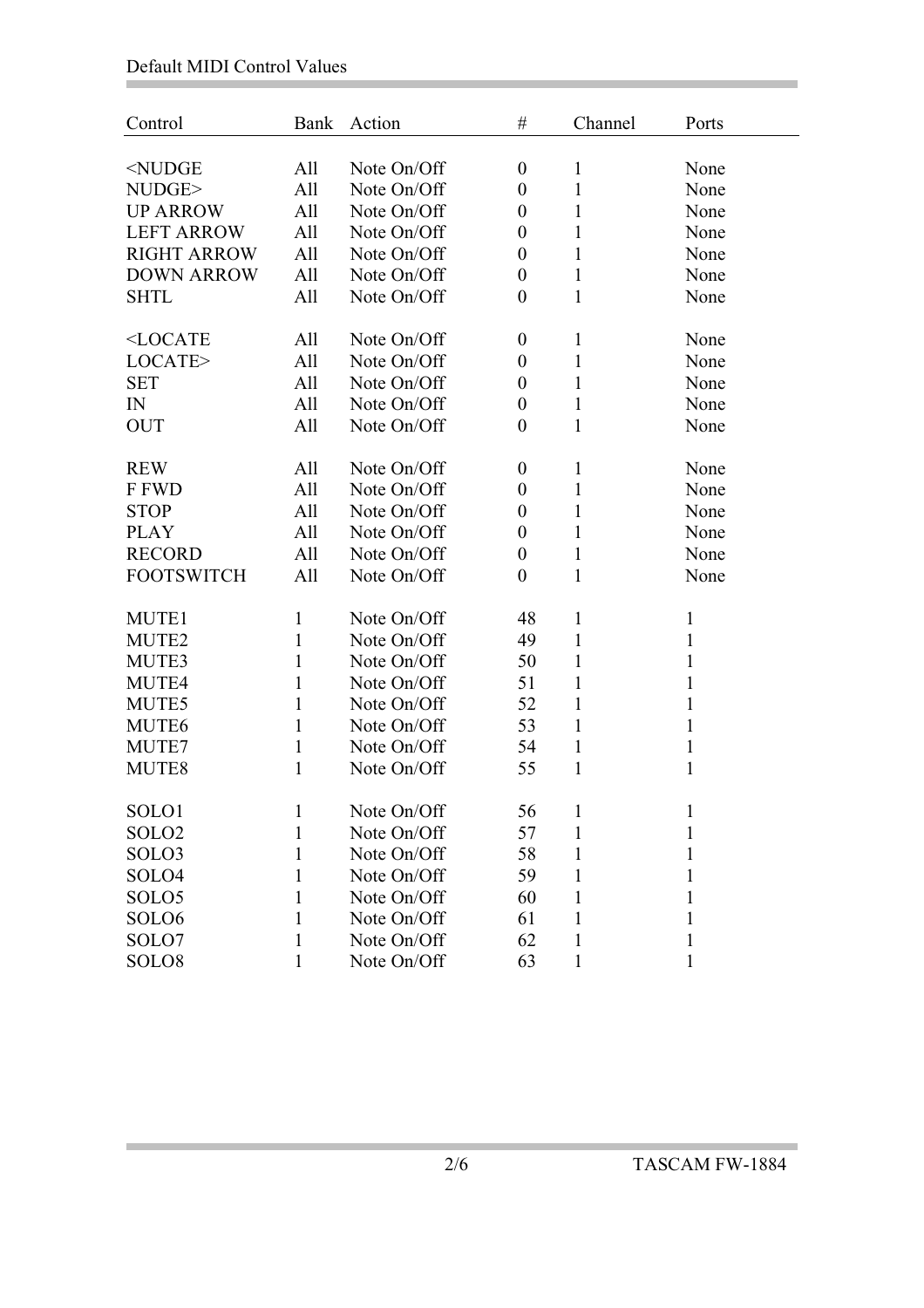Ì.

Ė

| Control           | Bank                    | Action      | $\#$ | Channel      | Ports                   |
|-------------------|-------------------------|-------------|------|--------------|-------------------------|
| SEL1              | 1                       | Note On/Off | 64   | 1            | 1                       |
| SEL <sub>2</sub>  | 1                       | Note On/Off | 65   | 1            | 1                       |
| SEL3              | 1                       | Note On/Off | 66   | 1            | 1                       |
|                   |                         |             |      |              |                         |
| SEL4              | 1                       | Note On/Off | 67   | 1            | 1                       |
| SEL <sub>5</sub>  | $\mathbf{1}$            | Note On/Off | 68   | $\mathbf{1}$ | 1                       |
| SEL <sub>6</sub>  | 1                       | Note On/Off | 69   | 1            | 1                       |
| SEL7              | 1                       | Note On/Off | 60   | 1            | $\mathbf{1}$            |
| SEL <sub>8</sub>  | $\mathbf{1}$            | Note On/Off | 61   | 1            | 1                       |
| MUTE1             | $\overline{2}$          | Note On/Off | 48   | $\mathbf{1}$ | $\overline{c}$          |
| MUTE <sub>2</sub> | $\overline{2}$          | Note On/Off | 49   | 1            | $\overline{c}$          |
| MUTE3             | $\overline{2}$          | Note On/Off | 50   | $\mathbf{1}$ | $\overline{c}$          |
| MUTE4             | $\overline{2}$          | Note On/Off | 51   | 1            | $\overline{c}$          |
| MUTE5             | $\overline{2}$          | Note On/Off | 52   | 1            | $\overline{c}$          |
| MUTE <sub>6</sub> | $\overline{2}$          | Note On/Off | 53   | 1            | $\overline{2}$          |
| MUTE7             | $\overline{2}$          | Note On/Off | 54   | $\mathbf{1}$ | $\overline{2}$          |
| MUTE8             | $\overline{2}$          | Note On/Off | 55   | $\mathbf{1}$ | $\overline{2}$          |
|                   |                         |             |      |              |                         |
| SOLO1             | $\overline{2}$          | Note On/Off | 56   | $\mathbf{1}$ | $\overline{c}$          |
| SOLO <sub>2</sub> | $\overline{2}$          | Note On/Off | 57   | 1            | $\overline{2}$          |
| SOLO3             | $\overline{2}$          | Note On/Off | 58   | 1            | $\overline{c}$          |
| SOLO4             | $\overline{2}$          | Note On/Off | 59   | 1            | $\overline{2}$          |
| SOLO <sub>5</sub> | $\overline{2}$          | Note On/Off | 60   | 1            | $\overline{2}$          |
| SOLO <sub>6</sub> | $\overline{2}$          | Note On/Off | 61   | $\mathbf{1}$ | $\overline{2}$          |
| SOLO7             | $\overline{2}$          | Note On/Off | 62   | $\mathbf{1}$ | $\overline{c}$          |
| SOLO <sub>8</sub> | $\overline{2}$          | Note On/Off | 63   | 1            | $\overline{2}$          |
|                   |                         |             |      |              |                         |
| SEL1              | $\overline{c}$          | Note On/Off | 64   | $\mathbf{1}$ | 2                       |
| SEL <sub>2</sub>  | $\overline{2}$          | Note On/Off | 65   | 1            | $\overline{c}$          |
| SEL <sub>3</sub>  | $\overline{2}$          | Note On/Off | 66   | 1            | $\overline{2}$          |
| SEL <sub>4</sub>  | $\overline{2}$          | Note On/Off | 67   | $\mathbf{1}$ | $\overline{2}$          |
| SEL <sub>5</sub>  | $\overline{2}$          | Note On/Off | 68   | $\mathbf{1}$ | $\overline{2}$          |
| SEL <sub>6</sub>  | $\overline{2}$          | Note On/Off | 69   | $\mathbf{1}$ | $\overline{2}$          |
| SEL7              | $\overline{2}$          | Note On/Off | 60   | 1            | $\overline{c}$          |
| SEL <sub>8</sub>  | $\overline{2}$          | Note On/Off | 61   | $\mathbf{1}$ | $\overline{2}$          |
|                   |                         |             |      |              |                         |
| MUTE1             | 3                       | Note On/Off | 48   | $\mathbf{1}$ | 3                       |
| MUTE <sub>2</sub> | $\overline{3}$          | Note On/Off | 49   | $\mathbf{1}$ | $\overline{\mathbf{3}}$ |
| MUTE3             | $\mathfrak{Z}$          | Note On/Off | 50   | $\mathbf{1}$ | 3                       |
| MUTE4             | $\overline{\mathbf{3}}$ | Note On/Off | 51   | $\mathbf{1}$ | $\overline{\mathbf{3}}$ |
| MUTE5             | 3                       | Note On/Off | 52   | $\mathbf{1}$ | $\overline{3}$          |
| MUTE <sub>6</sub> | $\overline{3}$          | Note On/Off | 53   | 1            | 3                       |
| MUTE7             | $\overline{3}$          | Note On/Off | 54   | $\mathbf{1}$ | $\overline{\mathbf{3}}$ |
| MUTE8             | 3                       | Note On/Off | 55   | $\mathbf{1}$ | 3                       |
|                   |                         |             |      |              |                         |

i.

and the control of the control of the control of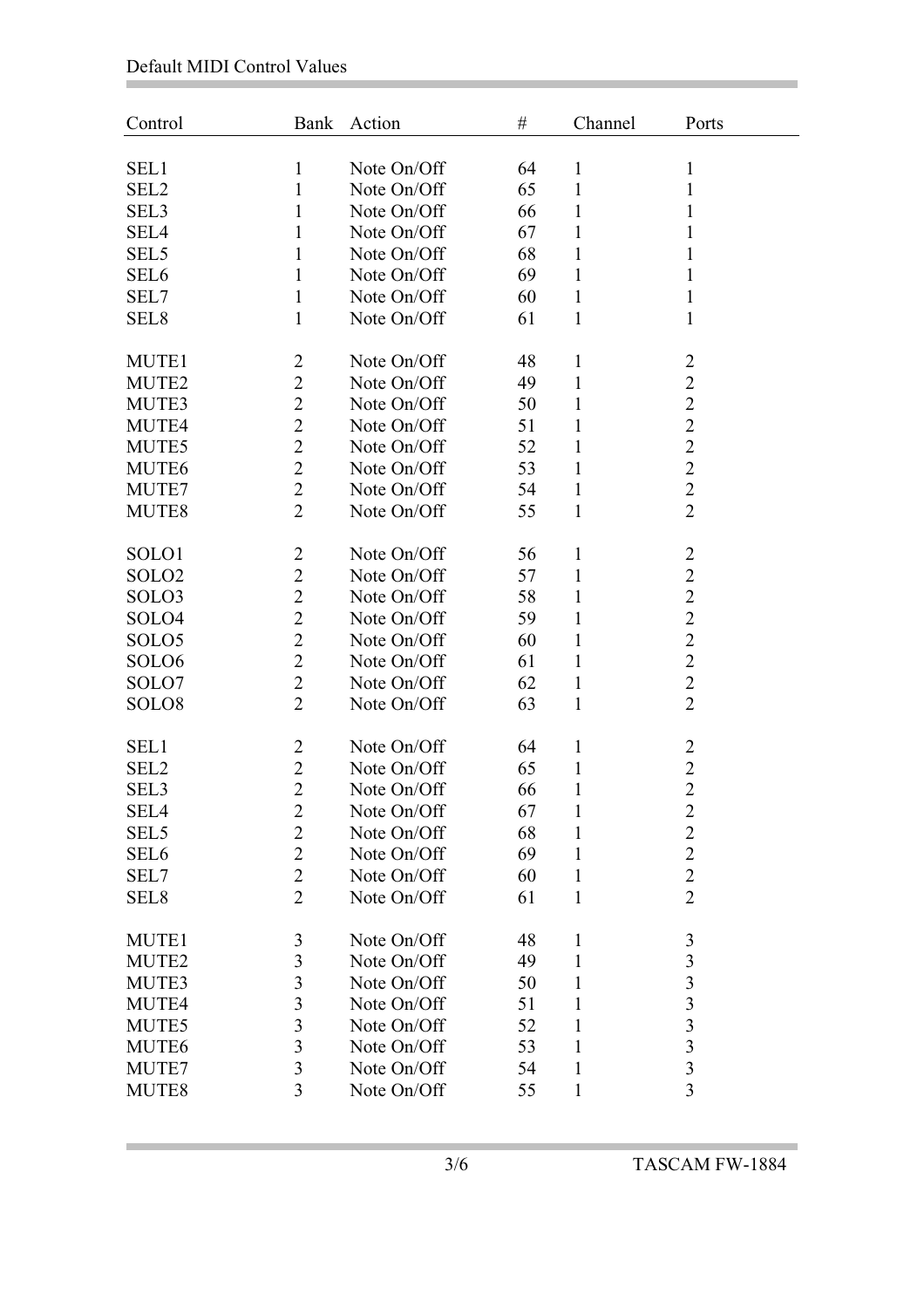Ì.

Ė

| Control           | <b>Bank</b>                      | Action      | $\#$ | Channel      | Ports                                     |
|-------------------|----------------------------------|-------------|------|--------------|-------------------------------------------|
| SOLO1             | $\mathfrak{Z}$                   | Note On/Off | 56   | $\mathbf{1}$ |                                           |
| SOLO <sub>2</sub> | 3                                | Note On/Off | 57   | 1            | 3<br>$\mathfrak{Z}$                       |
| SOLO3             | 3                                | Note On/Off | 58   | $\mathbf{1}$ | $\mathfrak{Z}$                            |
|                   | $\overline{3}$                   |             |      |              | $\overline{3}$                            |
| SOLO4             | 3                                | Note On/Off | 59   | $\mathbf{1}$ |                                           |
| SOLO <sub>5</sub> |                                  | Note On/Off | 60   | 1            | 3                                         |
| SOLO <sub>6</sub> | $\overline{3}$                   | Note On/Off | 61   | $\mathbf{1}$ | $\overline{\mathbf{3}}$                   |
| SOLO7             | $\overline{3}$<br>$\overline{3}$ | Note On/Off | 62   | $\mathbf{1}$ | $\overline{\mathbf{3}}$<br>$\overline{3}$ |
| SOLO <sub>8</sub> |                                  | Note On/Off | 63   | $\mathbf{1}$ |                                           |
| SEL1              | 3                                | Note On/Off | 64   | $\mathbf{1}$ | $\mathfrak{Z}$                            |
| SEL <sub>2</sub>  | $\overline{3}$                   | Note On/Off | 65   | $\mathbf{1}$ | $\overline{3}$                            |
| SEL <sub>3</sub>  | 3                                | Note On/Off | 66   | $\mathbf{1}$ | 3                                         |
| SEL4              | $\overline{3}$                   | Note On/Off | 67   | 1            | $\overline{\mathbf{3}}$                   |
| SEL <sub>5</sub>  | $\overline{3}$                   | Note On/Off | 68   | 1            | $\overline{3}$                            |
| SEL <sub>6</sub>  | 3                                | Note On/Off | 69   | 1            | 3                                         |
| SEL7              | $\overline{\mathbf{3}}$          | Note On/Off | 60   | $\mathbf{1}$ | $\overline{\mathbf{3}}$                   |
| SEL <sub>8</sub>  | $\overline{3}$                   | Note On/Off | 61   | $\mathbf{1}$ | $\overline{3}$                            |
|                   |                                  |             |      |              |                                           |
| MUTE1             | 4                                | Note On/Off | 48   | $\mathbf{1}$ | $\overline{\mathcal{A}}$                  |
| MUTE2             | $\overline{4}$                   | Note On/Off | 49   | 1            | 4                                         |
| MUTE3             | 4                                | Note On/Off | 50   | 1            | 4                                         |
| MUTE4             | 4                                | Note On/Off | 51   | 1            | 4                                         |
| MUTE5             | 4                                | Note On/Off | 52   | 1            | 4                                         |
| MUTE <sub>6</sub> | $\overline{4}$                   | Note On/Off | 53   | $\mathbf{1}$ | 4                                         |
| MUTE7             | 4                                | Note On/Off | 54   | $\mathbf{1}$ | 4                                         |
| MUTE8             | $\overline{4}$                   | Note On/Off | 55   | $\mathbf{1}$ | 4                                         |
|                   |                                  |             |      |              |                                           |
| SOLO1             | 4                                | Note On/Off | 56   | $\mathbf{1}$ | 4                                         |
| SOLO <sub>2</sub> | 4                                | Note On/Off | 57   | 1            | $\overline{4}$                            |
| SOLO3             | $\overline{4}$                   | Note On/Off | 58   | 1            | $\overline{4}$                            |
| SOLO4             | 4                                | Note On/Off | 59   | $\mathbf{1}$ | 4                                         |
| SOLO <sub>5</sub> | 4                                | Note On/Off | 60   | $\mathbf{1}$ | 4                                         |
| SOLO <sub>6</sub> | $\overline{\mathcal{A}}$         | Note On/Off | 61   | 1            | $\overline{\mathcal{A}}$                  |
| SOLO7             | $\overline{4}$                   | Note On/Off | 62   | $\mathbf{1}$ | $\overline{4}$                            |
| SOLO <sub>8</sub> | $\overline{4}$                   | Note On/Off | 63   | $\mathbf{1}$ | $\overline{4}$                            |
| SEL1              | 4                                | Note On/Off | 64   | $\mathbf{1}$ | 4                                         |
| SEL <sub>2</sub>  | 4                                | Note On/Off | 65   | $\mathbf{1}$ | 4                                         |
| SEL3              | 4                                | Note On/Off | 66   | $\mathbf{1}$ | 4                                         |
| SEL <sub>4</sub>  | $\overline{\mathcal{A}}$         | Note On/Off | 67   | 1            | $\overline{\mathcal{A}}$                  |
| SEL <sub>5</sub>  | 4                                | Note On/Off | 68   | 1            | 4                                         |
| SEL <sub>6</sub>  | $\overline{4}$                   | Note On/Off | 69   | $\mathbf{1}$ | $\overline{4}$                            |
|                   | $\overline{\mathcal{A}}$         | Note On/Off |      |              | $\overline{\mathcal{A}}$                  |
| SEL7              |                                  |             | 60   | 1            | $\overline{4}$                            |
| SEL <sub>8</sub>  | 4                                | Note On/Off | 61   | $\mathbf{1}$ |                                           |

i.

and the state of the state of the state of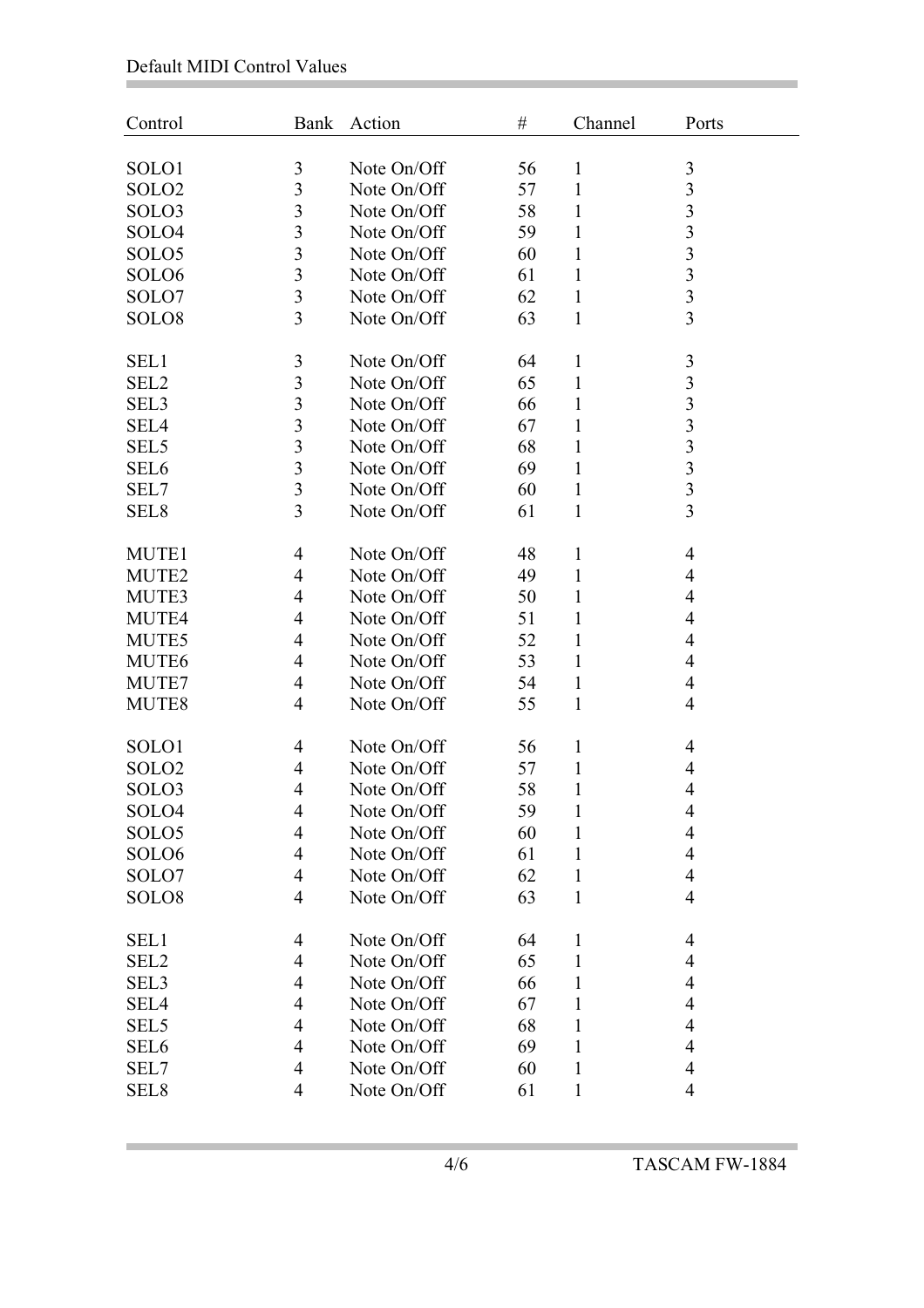## Default MIDI Control Values

Ì.

Ė

| Control             | Bank                     | Action     | $\#$             | Channel      | Ports                   |
|---------------------|--------------------------|------------|------------------|--------------|-------------------------|
| <b>GAIN ENCODER</b> | All                      | Controller | 48               | $\mathbf{1}$ | $\mathbf{1}$            |
| FREQ ENCODER        | All                      | Controller | 49               | $\mathbf{1}$ | 1                       |
| Q ENCODER           | All                      | Controller | 50               | 1            | 1                       |
| <b>DATA WHEEL</b>   | All                      | Controller | $\boldsymbol{0}$ | $\mathbf{1}$ | None                    |
|                     |                          |            |                  |              |                         |
| <b>ENCODER 1</b>    | $\mathbf{1}$             | Controller | 40               | $\mathbf{1}$ | $\mathbf{1}$            |
| <b>ENCODER 2</b>    | $\mathbf{1}$             | Controller | 41               | $\mathbf{1}$ | 1                       |
| <b>ENCODER 3</b>    | 1                        | Controller | 42               | $\mathbf{1}$ | 1                       |
| <b>ENCODER 4</b>    | 1                        | Controller | 43               | 1            | 1                       |
| <b>ENCODER 5</b>    | $\mathbf{1}$             | Controller | 44               | $\mathbf{1}$ | 1                       |
| <b>ENCODER 6</b>    | $\mathbf{1}$             | Controller | 45               | 1            | 1                       |
| <b>ENCODER 7</b>    | 1                        | Controller | 46               | $\mathbf{1}$ | 1                       |
| <b>ENCODER 8</b>    | $\mathbf{1}$             | Controller | 47               | $\mathbf{1}$ | 1                       |
|                     |                          |            |                  |              |                         |
| <b>ENCODER 1</b>    | $\overline{2}$           | Controller | 40               | $\mathbf{1}$ | $\overline{2}$          |
| <b>ENCODER 2</b>    | $\mathbf{2}$             | Controller | 41               | 1            | $\overline{2}$          |
| <b>ENCODER 3</b>    | $\overline{2}$           | Controller | 42               | $\mathbf{1}$ | $\overline{2}$          |
| <b>ENCODER 4</b>    | $\overline{2}$           | Controller | 43               | $\mathbf{1}$ | $\overline{c}$          |
| <b>ENCODER 5</b>    | $\overline{2}$           | Controller | 44               | $\mathbf{1}$ | $\overline{2}$          |
| <b>ENCODER 6</b>    | $\overline{2}$           | Controller | 45               | $\mathbf{1}$ | $\overline{2}$          |
| <b>ENCODER 7</b>    | $\overline{2}$           | Controller | 46               | $\mathbf{1}$ | $\overline{2}$          |
| <b>ENCODER 8</b>    | $\overline{2}$           | Controller | 47               | $\mathbf{1}$ | $\overline{2}$          |
|                     |                          |            |                  |              |                         |
| <b>ENCODER 1</b>    | 3                        | Controller | 40               | 1            | $\mathfrak{Z}$          |
| <b>ENCODER 2</b>    | $\overline{3}$           | Controller | 41               | $\mathbf{1}$ | 3                       |
| <b>ENCODER 3</b>    | $\overline{3}$           | Controller | 42               | 1            | 3                       |
| <b>ENCODER 4</b>    | $\overline{3}$           | Controller | 43               | $\mathbf{1}$ | 3                       |
| <b>ENCODER 5</b>    | $\overline{3}$           | Controller | 44               | $\mathbf{1}$ | $\overline{\mathbf{3}}$ |
| <b>ENCODER 6</b>    | 3                        | Controller | 45               | $\mathbf{1}$ | 3                       |
| <b>ENCODER 7</b>    | 3                        | Controller | 46               | $\mathbf{1}$ | 3                       |
| <b>ENCODER 8</b>    | $\overline{3}$           | Controller | 47               | $\mathbf{1}$ | 3                       |
|                     |                          |            |                  |              |                         |
| <b>ENCODER 1</b>    | $\overline{\mathcal{A}}$ | Controller | 40               | 1            | 4                       |
| <b>ENCODER 2</b>    | $\overline{\mathcal{A}}$ | Controller | 41               | 1            | 4                       |
| <b>ENCODER 3</b>    | $\overline{4}$           | Controller | 42               | 1            | 4                       |
| <b>ENCODER 4</b>    | $\overline{4}$           | Controller | 43               | 1            | 4                       |
| <b>ENCODER 5</b>    | $\overline{\mathcal{A}}$ | Controller | 44               | 1            | 4                       |
| <b>ENCODER 6</b>    | $\overline{4}$           | Controller | 45               | 1            | 4                       |
| <b>ENCODER 7</b>    | $\overline{4}$           | Controller | 46               | 1            | 4                       |
| <b>ENCODER 8</b>    | 4                        | Controller | 47               | $\mathbf{1}$ | $\overline{4}$          |

i.

and the state of the state of the state of